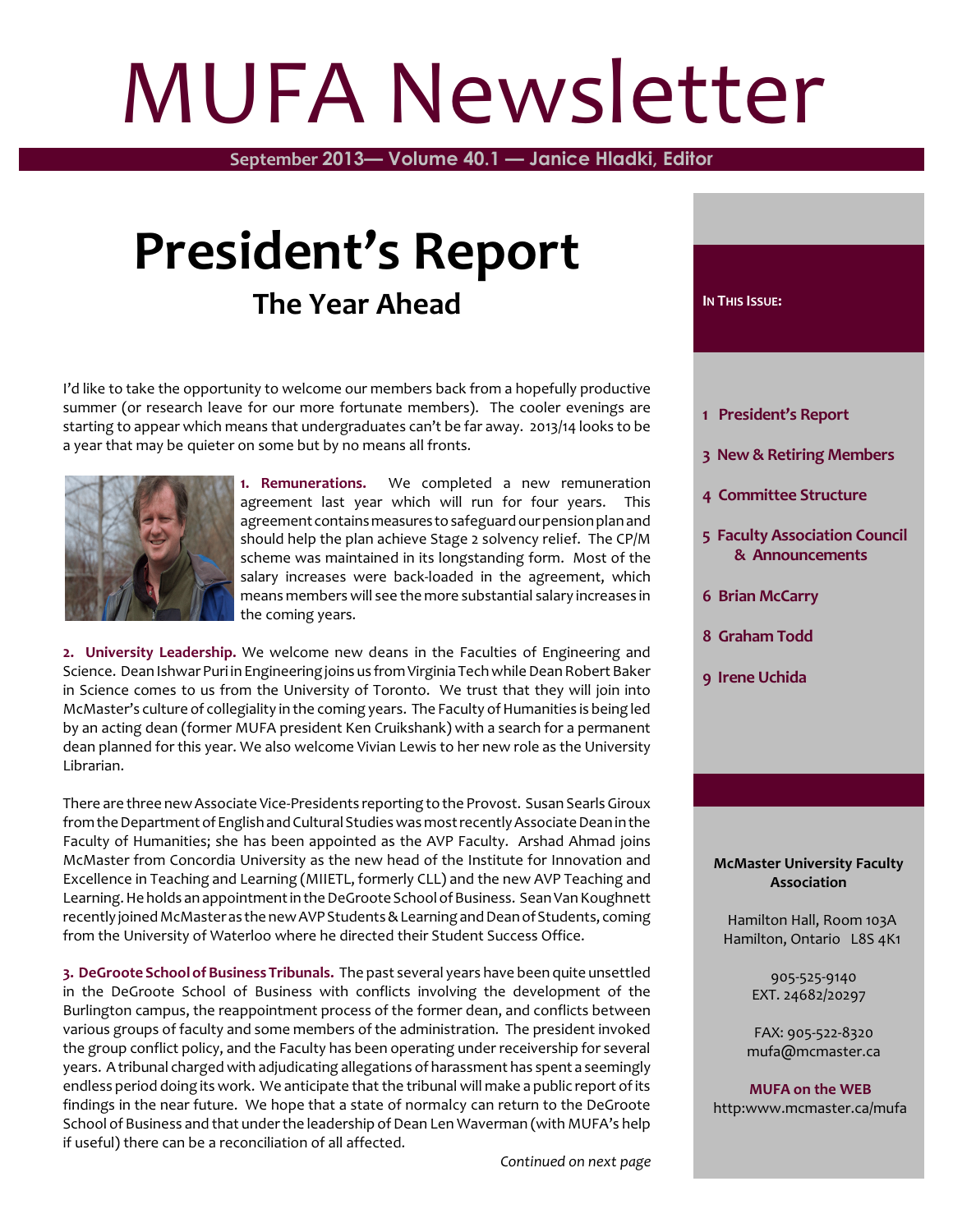**4. Review of Teaching Stream Appointments**. Over the past year a committee has been examining various aspects of teaching stream appointments at McMaster. Issues under consideration include teaching loads and all of the policies affecting these positions. We look forward to the report of this committee and to negotiating possible policy changesaffecting theseimportant positions. There is likely to be pressure to increase the number of these positions across the university, both within regular programs and in more specialized programs such as BTech in Engineering. As changes to the maximum number of teaching stream appointments require the agreement of MUFA, we have a substantial say in any changes to policies involving teaching stream appointments and would welcome input from members.

**5. MUFA.** This year starts the beginning of a new era in MUFA. Our long standing Executive Director Phyllis DeRosa-Koetting has retired and has been replaced most ably by Mara Giannotti, who comes to us from the Provost's office. I hope members will make Mara welcome as she settles into the luxurious confines of Hamilton Hall!

**6. Joint Committee.** The JC consists of three MUFA representatives and three from the administration. This year, the MUFA contingent will consist of myself, Rafi Kleiman (MUFA Vice-President) and Michelle Dion (Grievances and Special Enquiries), while the administration will be represented by David Wilkinson (Provost/VP Academic), Roger Couldrey (VP Admin) and Susan Searls Giroux (Associate Vice-President Faculty). My experience has been that the Joint Committee is an extremely collegial institution with a large helping of goodwill, even in difficult environments such as remuneration negotiations. I'm looking forward to a productive year where issues are resolved amicably, and new initiatives are developed. Members should feel free to bring issues to the attention of the Joint Committee by contacting any of the MUFA members or the MUFA office.

**7. Budget & MOSAIC**. This coming year marks the passing of ourhistorical budget allocation model in favourof a new activity-based budget model. Theprovost has promised to "hold harmless" Faculties for a period of several years. It is hoped that the new budget model will bring increased transparency to the seemingly opaque nature of budgeting and will both allow and encourage better planning across the university. There are likely to be teething pains during the first years of this transition, but hopefully they will be minor in nature. The Mosaic project is an ambitious, longoverdue revamping of the central administration computing backbone of the university. Hopefully, members will begin to notice improvements in their access to information as the new project rolls out.

I expect my prediction of a quiet year to be proven false, probably sooner than later. In any case, I would like to wish all members a productive, enjoyable and interesting year. Please don't hesitate to contact myself, any members of the MUFA executive or our Executive Director with any concerns or questions you may have.

> *Graeme Luke MUFA President*

#### **Observers Needed**

Required: members of the Faculty Association — yes, RETIREES also qualify — to serve as observers for appeal and grievance hearings. The role of the Observer is to report on the adequacy of the procedures, with a view to making recommendations to improve relevant policies, not to comment on theconduct or the judgement of the tribunal. Hearings usually take place over one or two days. For more information, send us an e-mail (**[mufa@mcmaster.ca](mailto:mufa@mcmaster.ca),)**), give us a call (24682/20297), or drop us a line (HH 103A)

#### **Faculty Handbook Updates**

The MUFA Executive has agreed to discontinue the practice of sending out revised pages of the *Faculty Handbook* to MUFA members and administrative departments in September. Instead, the web version which is available on the MUFA site [\(www.mcmaster.ca/mufa\)](http://www.mcmaster.ca/mufa)) will be kept up to date and notification, along with the appropriate link, will be made in the *Newsletter* as well as on g-mufa when any portion of the *Handbook* has been revised.

If you prefer to keep a hard version of the complete *Handbook* on hand, copies will continue to be available at no charge through the Bookstore's Custom CourseWare Department at ext. 23356.

**2**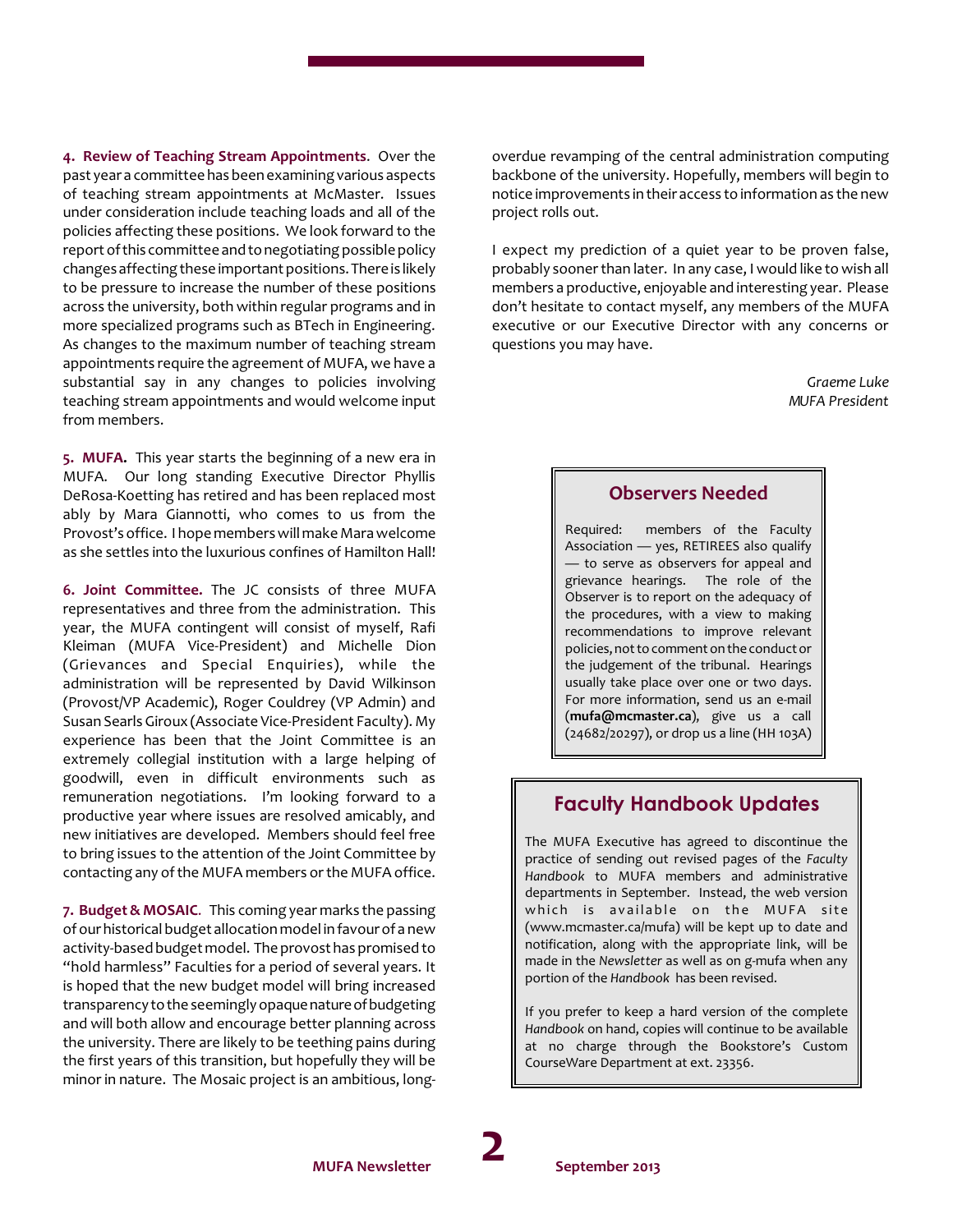#### **Welcome New Members**

Arshad Ahmad Finance & Business Economics William Allender Marketing Robert Baker Biology Janok Bhattacharya Geography & Earth Sciences Jennifer Bonnell History Rose DaSilva Biology Liam Dempsey Philosophy Neslihan Dogan Materials Science Bonnie Freeman School of Social Work Kathryn Goldfarb Anthropology Andrea Gonzalez Psychiatry & Behavioural Neurosciences Nicole Goodman Political Science Laura Grigolon Economics Jennifer Heisz Kinesiology Michelle Howard Family Medicine

Randall Jackson School of Social Work Michael Justason School of Engineering Technology Aadil Juma Accounting & Finance Management Theomary Karamanis School of Engineering Practice Carmel Alfaro-Laganse School of the Arts Elizabeth Marquis Arts and Science Colin McDonald Engineering 1 Karen McGarry Anthropology Michael McGillion Nursing Olivia Mesta Economics Aimee Nelson Kinesiology Eric Payseur Peace Studies Meaghan Peuramaki-Brown Anthropology Pau Pujolas Economics

Ishwar Puri Mechanical Engineering Katharine Rollwagen History Alina Sajed Political Science Lina Samuel Sociology Rhona Mary Shaw Sociology Seshasai Srinivasan School of Engineering Technology Matthew Tegelberg Communication Studies and Multimedia Meredith Vanstone Clinical Epidemiology and Biostatistics Andrew Wade Anthropology Nicole Wagner Information Systems Lydell Wiebe Civil Engineering Michael Wilson Clinical Epidemiology and Biostatistics Marisa Young Sociology

### **Best Wishes to Retiring MUFA Members**

We wish to extend best wishes to those who have retired during the academic year. We look forward to seeing them at the annual lunch in their honour (this year on November 26<sup>th</sup>, 2013) hosted jointly by the Presidents of the University and the Faculty Association.

#### Liz Bailey

University Librarian Larry Belbeck Pathology & Molecular Medicine Gerry Benson School of Nursing Joseph Cabriele Psychiatry & Behavioural Neurosciences Ashok Kumar Grover Medicine Laura Finsten Anthropology Nina Kolesnikoff Linguistics and Languages

#### Peter McCabe Economics

Helen Ostovich English and Cultural Studies Gladys Peachey School of Nursing Peter Sutherland Physics & Astronomy Susan Watt School of Social Work John Wilson Civil Engineering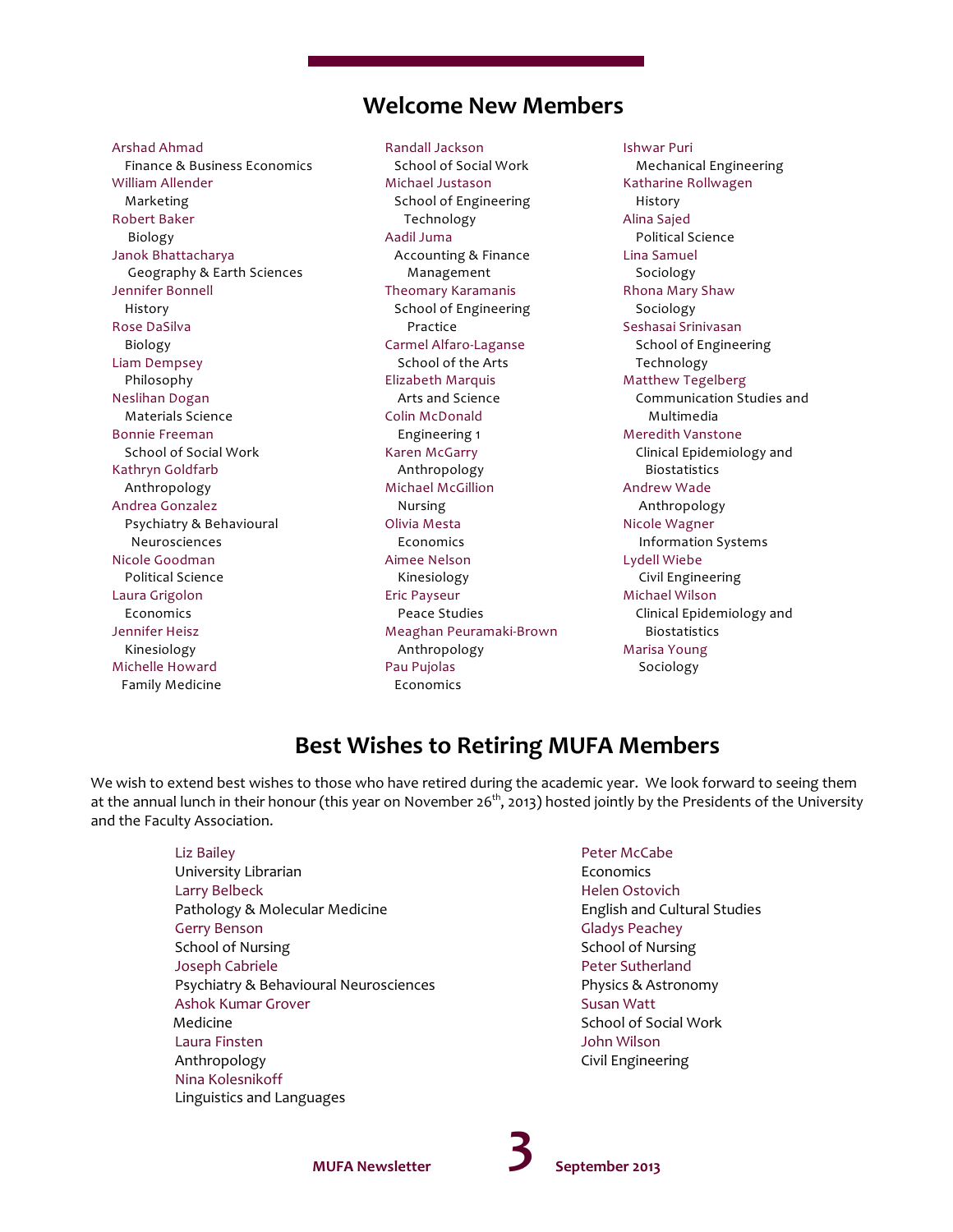## **Committee Structure 2013/2014**

## **Standing Committees**

\*Chair of Committee

#### **Academic Affairs**

Qiyin Fang, Engineering Physics, 24227,qfang **Human Rights**

Nancy Carter, Nursing, 22221, carternm

#### **Joint Committee**

Graeme Luke, Physics & Astronomy, 27639,luke Michelle Dion, Political Science, 24029, dionm Rafael Kleiman, Engineering Physics, 26290, kleiman **Membership**

#### Michelle MacDonald, Biochemistry & BioSci, 22316, macdonml

#### **Nominating Committee**

Virginia Aksan, History, 23541, vaskan Vishwanath Baba, HR & Mgmt, 26947, baba Martin Dooley, Economics, 23810, dooley Rafael Kleiman, Engineering Physics, 26290, kleiman Graeme Luke\*, Physics & Astronomy, 27639, luke Lynn Martin, Nursing, 22246,martl

#### **OCUFA Director**

Rafael Kleiman, Engineering Physics, 26290, kleiman **Pension Committee**

Trevor Chamberlain, Finance, 23980, chambert Sherman Cheung, Fin&Bus Econ., 23986, scheung Martin Horn\*, History, 24139, mhorn Rafael Kleiman, Engineering Physics, 26290, kleiman Marc-André Letendre, Economics, 23817, letendre Graeme Luke, Physics & Astronomy, 27639, luke **Public Relations**

Janice Hladki, School of the Arts, 23942, hladkij **Remuneration**

Nicholas Kevlahan, Math & Statistics, 23412, kevlahan Rafael Kleiman\*, Engineering Physics, 26290, kleiman Graeme Luke, Physics & Astronomy, 27639, luke

#### **Special Enquiries & Grievances**

Michelle Dion, Political Science, 24029, dionm **Tenure/Permanence**

Joe Rose, HR & Management, 23951, rosejb Martin Dooley, Economics, 23810, dooley

#### **Treasurer**

Lilian Chan, Accounting & Fin Mgt, 23974, ylchan **No Portfolio**

Petra Rethmann, Anthropology, 23920,rethman **Returning Officer**

Matheus Grasselli, Math & Statistics, 23406, grasselli

#### **University Committees & Boards**

#### **Bookstore Board**

Lilian Chan. Accounting & FMS, 23974, ylchan Felicia Vulcu, Biochem & BiomedSci, 22838, vulcuf **Copyright Working Group** Sara Bannerman (Observer) Comm Stds & Multimedia 23722, banners **Enrolment Management Team** Michelle MacDonald, Biochem & BiomedSci, 22316,

macdonml **McMaster Children's Centre**

Gillian Goward, Chemistry, 24176, goward **Parking Appeal Board**

Trevor Chamberlain, Fin&Bus Econ, 23980, chambert **Pension Trust**

Trevor Chamberlain, Fin&Bus Econ, 23980, chambert Sherman Cheung, Fin&Bus Econ, 23986, scheung Marc-André Letendre, Economics, 23817, letendre **President's Advisory Cte on Building an Inclusive Community**

Marshall Beier, Political Science, 23888, mbeier **President's Advisory Cte on Relations with Community** Daniel Goldreich, Psychology, 28666, goldrd **President's Advisory Cte on Transportation & Parking** Trevor Chamberlain, Fin&Bus Econ, 23980,chambert Nancy Carter, Nursing, 22221, carternm

#### **Rudy Heinzl Award of Excellence Committee**

Michelle MacDonald, Biochemistry & BioSci, 22316, macdonml

#### **Ad Hoc Association & Univeristy Committees**

**PACBIC's Employment Equity Working Group** Juliet Daniel, Biology, 23765, danielj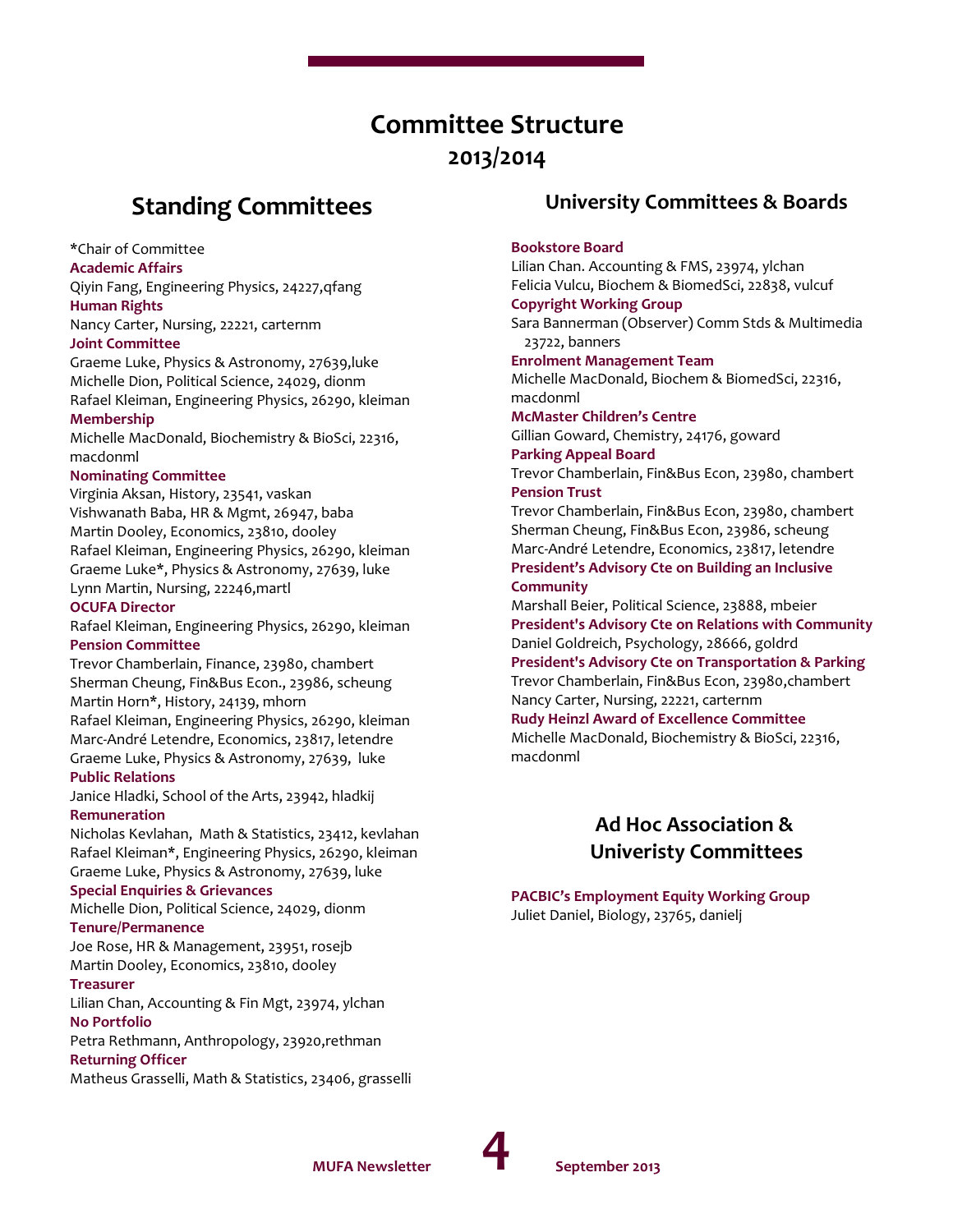## **Faculty Association Council**

There are several vacancies on Council. If your Department is not represented, why not call the Association office and volunteer your services? If your name is listed and you no longer feel able to serve on the Council, please inform the MUFA office.

| Anthropology<br><b>School of the Arts</b> | Anne Herring, 23915, herring<br>Catherine Graham, 27665,<br>grahamca | Kinesiology<br><b>Labour Studies</b><br>Library    | Joe Blimkie, 24702, blimkie<br>Robert Storey, 24693, storeyr<br>Wade Wyckoff, 26557, wyckoff |
|-------------------------------------------|----------------------------------------------------------------------|----------------------------------------------------|----------------------------------------------------------------------------------------------|
| Biochem &<br><b>Biomed Sci</b>            | Russell Bishop, 28810, bishopr                                       | Linguistics & Language<br><b>Materials Science</b> | Anna Moro, 23762, moroal<br><b>VACANT</b>                                                    |
| Biology                                   | Pat Chow-Fraser, 27338,                                              | <b>Mathematics &amp; Stats</b>                     | Miroslav Lovric, 27362, lovric                                                               |
|                                           | chowfras                                                             | <b>Mechanical Eng</b>                              | Gary Bone, 27591, gary                                                                       |
| <b>Business Faculty</b>                   | Willi Wiesner, 23985, wiesner                                        | <b>Medicine</b>                                    | Karen Beattie,                                                                               |
| <b>Chemical Engineering</b>               | Kim Jones, 26333, kjones                                             |                                                    | karen.beattie@camris.ca                                                                      |
| Chemistry                                 | Adam Hitchcock, 24749, aph                                           | <b>Medical Physics &amp; Applied</b>               |                                                                                              |
| <b>Civil Engineering</b>                  | Ioannis Tsanis, 24415, tsanis                                        | <b>Radiation Science</b>                           | <b>VACANT</b>                                                                                |
| Classics                                  | Michele George, 23452,                                               | <b>Nursing</b>                                     | Yvonne Lawlor, 22037, lawlory                                                                |
|                                           | georgem                                                              | <b>Obstetrics &amp; Gyn</b>                        | Derek Lobb, 22228, lobbd                                                                     |
| <b>CE&amp;B</b>                           | Harry Shannon, 23162,                                                | Pathology & Mol Med.                               | Laurie Doering, 22913, doering                                                               |
|                                           | shannonh                                                             | <b>Pediatrics</b>                                  | <b>VACANT</b>                                                                                |
| Comm Studies &                            |                                                                      | Philosophy                                         | David Hitchcock, 23464, hitchckd                                                             |
| Multimedia                                | Philip Savage, 23346, savagep                                        | <b>Physics &amp; Astronomy</b>                     | Alan Chen, 27096, chenal                                                                     |
| <b>Computer &amp; Software</b>            | Antoine Deza, 23750, deza                                            | <b>Political Science</b>                           | Peter Graefe, 27716, graefep                                                                 |
| <b>Economics</b>                          | Martin Dooley, 23810, dooley                                         | Psychiatry &                                       |                                                                                              |
| Elec & Comp Eng                           | Natalia Nikolova, 27141, talia                                       | <b>Behav Neuro</b>                                 | Lennard Niles, 22224, niles                                                                  |
| <b>Engineering Physics</b>                | Rafael Kleiman, 26290, kleiman                                       | Psychology, Neuro                                  |                                                                                              |
| <b>English &amp; Cultural Stds</b>        | Mary Silcox, 27314, silcox                                           | & Behav                                            | David Shore, 23013, dshore                                                                   |
| <b>Family Medicine</b>                    | Helen McDonald, 26657,                                               | Radiology                                          | Eli Tshibwabwa, 26248, tshibwab                                                              |
|                                           | mcdonal                                                              | <b>Rehabilitation Science</b>                      | VACANT                                                                                       |
| French                                    | Stephanie Posthumus, 23746,                                          | <b>Religious Studies</b>                           | Anders Runesson, 23388, runess                                                               |
|                                           | posthum                                                              | <b>Social Work</b>                                 | Jane Aronson, 23789, aronsonj                                                                |
| Geography & Earth Sci                     | Robert Wilton, 24536, wiltonr                                        | Sociology                                          | Neil McLaughlin, 23611, nmclaugh                                                             |
| <b>History</b>                            | Ken Cruikshank, 24153, cruiksha                                      | <b>Surgery</b>                                     | Frank Baillie, 75215, baillief                                                               |
|                                           |                                                                      |                                                    |                                                                                              |

## **McMaster University Library Joins 'Ask a Librarian'**

Faculty, staff and students will have a new way to get library support from the comfort of their office or study space. The University Library has joined the Ontario Council of University Libraries' 'Ask a Librarian' Instant Message help service. The service will be available from:

**10am-10pm Monday to Thursday 10am-5pm on Friday 11am-6pm Saturday and Sunday**



The library encourages you to try this service yourself, and share the news with your students. To use the Ask a Librarian service, just visit: library.mcmaster.ca/justask

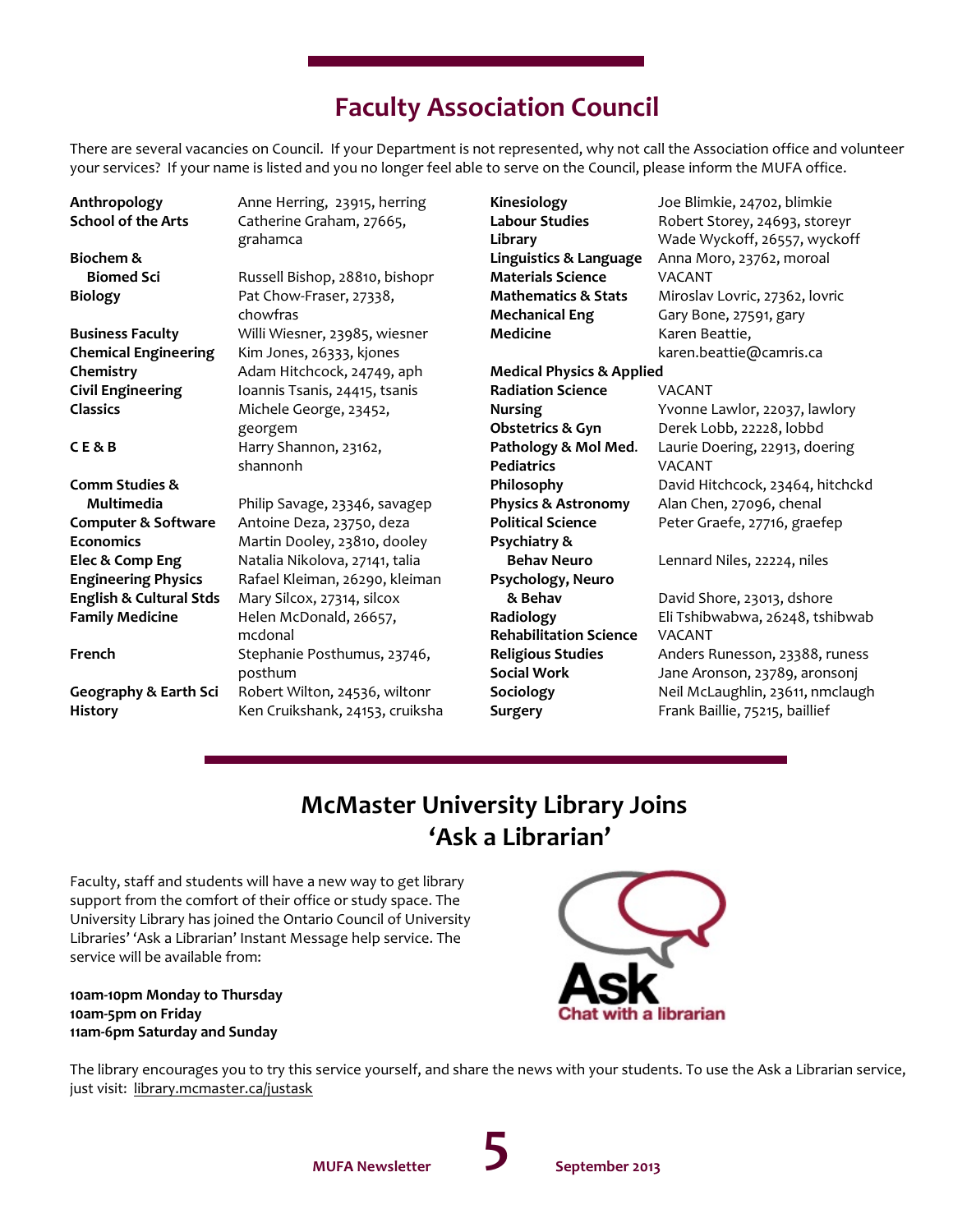## **Brian McCarry Professor Chemistry and Chemical Biology July 7, 2013**



It is with a profound sense of loss and sadness that we announce the sudden passing of our friend and colleague, Brian McCarry, on July 7, 2013 at the age of 67.

Dr. Brian E. McCarry, FCIC

was born and raised in Vancouver, and received a B.Sc. in Chemistry from the University of British Columbia in 1968. He obtained his Ph.D. degree from Stanford University in 1972, working under the supervision of William S. Johnson. After postdoctoral work as a NRC-NATO Fellow at Cambridge University with Alan R. Battersby and as a Killam Postdoctoral Fellow back at UBC with Prof. Donald G. Clark, he joined the Department of Chemistry at McMaster as an Assistant Professorin 1976. Brian was promoted to the rank of Associate Professor in 1985 and to Professor in 1994, and served as Chair of the Department from 1990-96 and again for a second time from 2004-12. He also served as Acting Chair of the Department of Biology from 2011-13, stepping down from the position only just over a week ago to embark on a 2-year admin/research leave – the first leave he'd had since his first term as Chair of the Department of Chemistry ended in 1996, and only the third in his career. He began his sabbatical with a talk at the International Metabolomics ConferenceinGlasgow, Scotland and had then travelled to Iceland for a short vacation with his partner, Twyla Hendry, when tragedy struck. He had not been feeling well after leaving Scotland, and collapsed in their hotel room in Reydjavik, Iceland in the early morning of July 7. He passed away a short time later. The details are not yet fully known, but it is believed that he suffered a heart attack.

Brian has had an inestimable impact on our department, the broader McMaster and Hamilton communities, and indeed the entire Canadian Chemistry communityoverthe course of his 37-year career. He has held the Stephen A. Jarislowsky Chair in Environment and Health at McMaster since 1999, and was Director of the McMaster Occupational and Environmental Health Laboratory from 2006-13. He served on McMaster's Board of Governors as elected Faculty representative from 1998-2002 and again from 2009-12, and was also an elected Faculty representative on the University Planning Committee over two successive terms spanning 1998-2009. He chaired the University Budget Committee from 2000-09. Brian's considerable international reputation in environmental chemistry and toxicologywasmirrored by his reputation in the Hamilton area for his tireless efforts on behalf of the local community and its environment. Over the past twenty years he has served on a wide range of Hamilton air and water quality committees, including the Bay Area Restoration Council, a multistakeholder group responsible for overseeing the restoration of Hamilton Harbour, the Hamilton Air Monitoring Network, and Clean Air Hamilton, another multistakeholdergroupthatis dedicated to improving air quality in the Hamilton community, and which he has led as Chair since 2000. The list of environmental advisory and industry-community liaison groups in the Hamilton area that he was involved in (often as Chair) goes on and on. As a result of these efforts, in 2005 he received the Canadian Environment Award, an award bestowed on Canada's environmental leaders by the Government of Canada and Canadian Geographic magazine. In the same year he was also named the 26th recipient of the Dr. Victor Cecilioni Hamilton Environmentalist of the Year Award by the City of Hamilton.

*continued on page 7.*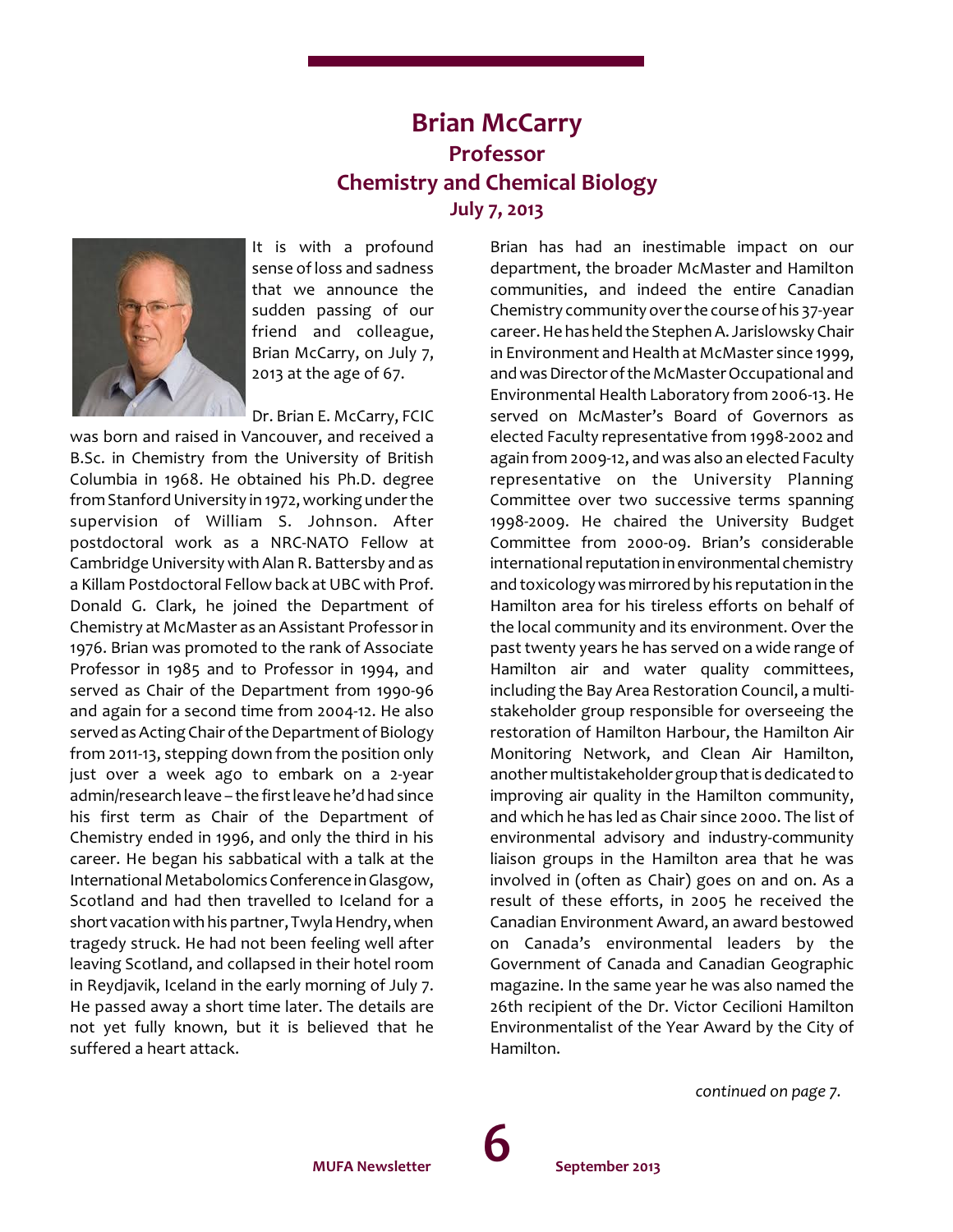#### *Brian McCarry (continued from page 6.)*

Brian's service totheCanadian scientific community was no less extensive. He served on the Management Board of the Environmental Science and Technology Alliance of Canada from 1994-01 and on the Canadian Section Executive Committee of the Society for Chemical Industry from1994-00, including a term as Chair in 1998-99. He was a member of the Canadian Council of University Chemistry Chairs (CCUCC) and the Council of Chairs of Departments of Chemistry of Ontario Universities (CCDCOU), serving the latter as Chair (Chair-of-Chairs?) in 1994-96 and 2008-10. He served as Vice-President of the International Society for Polycyclic Aromatic Compounds (ISPAC) in 2000-01 and as President throughout 2003-05. He co-Chaired the DIOXIN 2005/ISPAC 20 Conference in Toronto in 2005, and was Conference Chair of the 92nd Canadian Chemistry Conference and Exhibition in Hamilton in 2009.

Brian McCarry had a truly transformative impact on our Department over his 37-year career at McMaster. In 2000 he led one of the first major research infrastructure grants to be awarded to McMaster by the Canada Foundation for Innovation and its provincial counterpart, the Ontario Innovation Trust. The grant – entitled the "Biomolecular Interactions Initiative" – brought more than \$13M in funding to the department, which bought a desperately needed expansion of the department's research space and an impressive suite of new research instrumentation. He was a coinvestigator on several other major funding initiatives since that time, including the Ontariowide Protein Identification Facility sponsored by the Ontario Research and Development Challenge Fund

(2001-06) and McMaster's Centre for Microbial Chemical Biology, which was funded in 2006 by the CFI and theOntario Research Fund; these efforts alsobrought significant new research infrastructure into our and other departments at McMaster.

Above all else, Brian was a dedicated and inspiring teacher. He taught Freshman chemistry for almost half of his 37-year career at McMaster, and was one of the first in our department to embrace the Inquiry style of teaching roughly 15 years ago. Twenty-five M.Sc. students and thirteen Ph.D. students have graduated from his research group over the past 30 years, and he has had a direct impact on dozens more through service on M.Sc. and Ph.D. supervisory committees. His current group consists of seven M.Sc. and Ph.D. students.

Brian shared with Twyla, his partner of close to 35 years, an immense pride in their daughter Aislinn and sons Adrian and Tom, to whom our hearts reach out.

The family asks that condolences be sent to the department for forwarding. In lieu of flowers please donate to the Education Fund of the Bay Area Restoration Council at

<https://www.canadahelps.org/DonationDetails.aspx.>

*Willie Leigh Department of Chemistry & Chemical Biology McMaster University 1280 Main Street West Hamilton, ON L8S 4M1*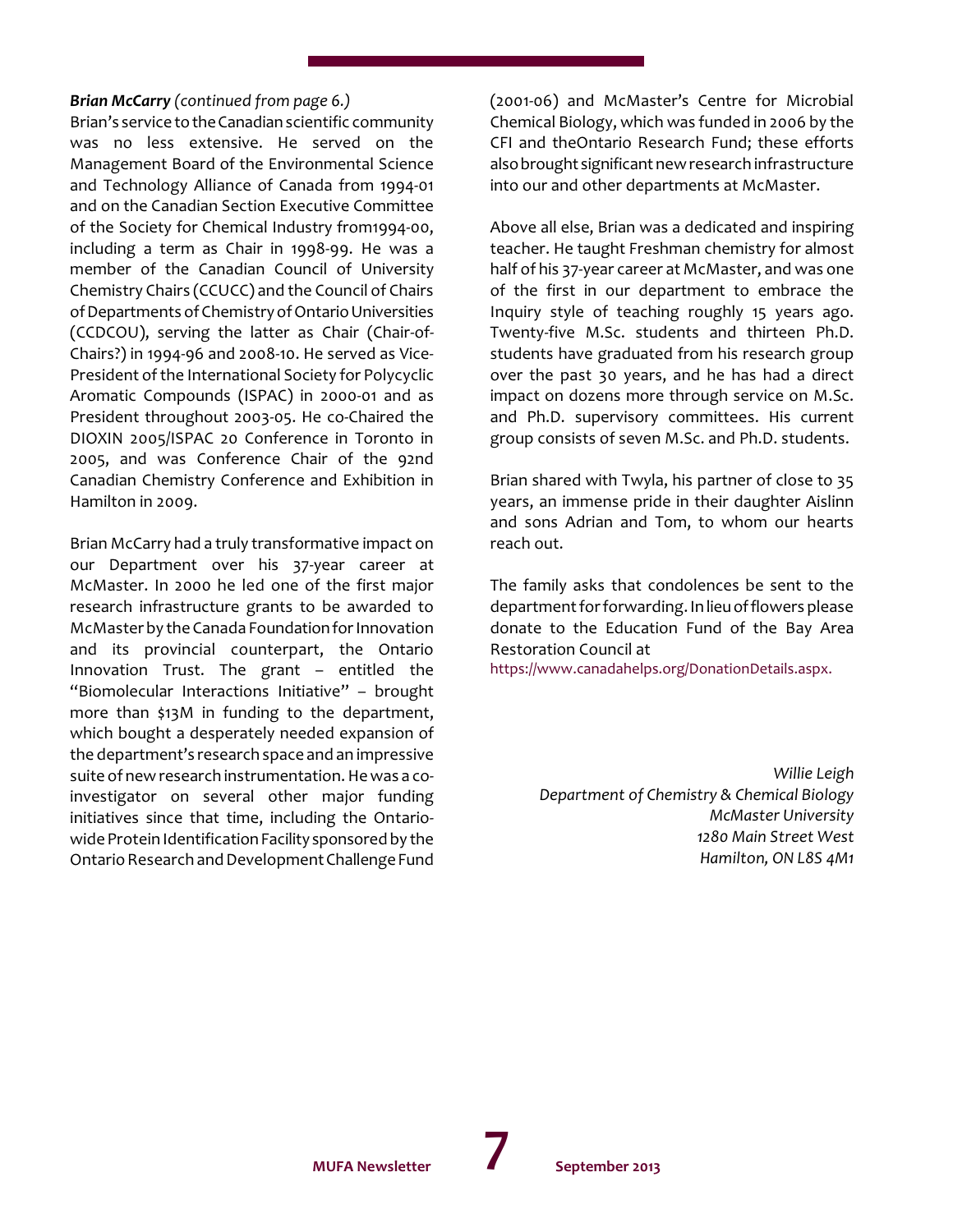## **Graham Todd Associate Professor School of the Arts June 3, 2013**



It is with great sadness that the School of the Arts announces the passing of Graham Todd. Graham was an Associate Professorin the School of the Arts, who taught sculpture at McMaster for 29 years. He touched the lives of many students and colleagues and will be greatly missed.

Graham was diagnosed with cancer in January and passed away early Monday morning, June 3, 2013. A memorial event will be held on September 27, 2014 at 5:30 pm. in Convocation Hall.

Graham was a prolific sculptor who mastered a wide range of processes including work in plastics, resins, fabricated metal, bronze casting, wood and ceramics. His work was exhibited in Canada and internationally in Spain, Mexico and the USA. Graham's work can be found in private and public collections including La Diputacion de Toledo and El Museo Ruiz de Luna in Spain; F.K.R. Limited Toronto; Kieran & Company, Toronto; Upper Canada Brewing Company, Toronto; and Thompson Collection, Florida. His work has been reviewed in *Now* Magazine, *Aqui* Magazine, the Toronto *Voice* and *Art Focus* magazine.

Graham was much loved by his students who remember his patience, humor, insights and passion. He was able to instill confidence in students while engaging them in complex sculptural processes and ideas and his belief in people enabled his students to achieve beyond their own expectations.

Below is an excerpt Graham wrote describing his art practice:

*"I read a lot. Not like my partner who consumes three to four books a week. She seems to inhale words at a pace I find exhausting. I plod in comparison, often re-reading pages I have left to dream for a while, indulging in some personal reflection or daydreaming in an imaginary space. I love books; I have a deep attachment for words, an even greater admiration for writers whose imagination and mastery of their craft transport my consciousnessinto that* *delightful region of the unknown. For me the discovery of a new author is extraordinary, a marvel.* 

*I build objects. Clay is my ink, shapes are my letters, form is my syntax, and structure is my synopsis. My works have a beginning middle and an end. Although I fully understand the complexities of clay bodies, their individual characteristics, varying fluidity, post fire transformations, it is the touch, the grab, the pounding, the pushing and slashing that resolve into affectionate caresses. Infinite possibilities parade themselves before my eyes. Influences flit like illusive peripheral shadows evading capture. Stimulants race ahead, observations distil and crystallize, my stories take shape. Are they stories or poems? I find myself editing paragraph after paragraph trying to release the essential components. Stripping the compositional structure trying to define clearly the point at which this process of removal damages the essential spine. Indispensable characteristics align themselves and are set like type in a white-hot kiln. I often resurrect the past. My images are those of fiction, laced with a dash of biography and dusted with idealism. Historic tomes edit and remodel the works with scant regard for mental or physical health. Sculptural tenets are not light; clay may now arrive in technologies perfect-vacuumed plastic packages but once released it still feels and works in Paleolithic fashion. Are my storiesthat muchdifferent that thelanguageincised on cultic objects. I hope not!"*

> *Judy Major-Girardin Associate Professor School of the Arts*

All are welcome to join the School of the Arts in remembering and celebrating the life of Graham Todd on:

> **Friday, September 27th , 2013 5:30 p.m. Convocation Hall 2 nd Floor of University Hall**

**8**